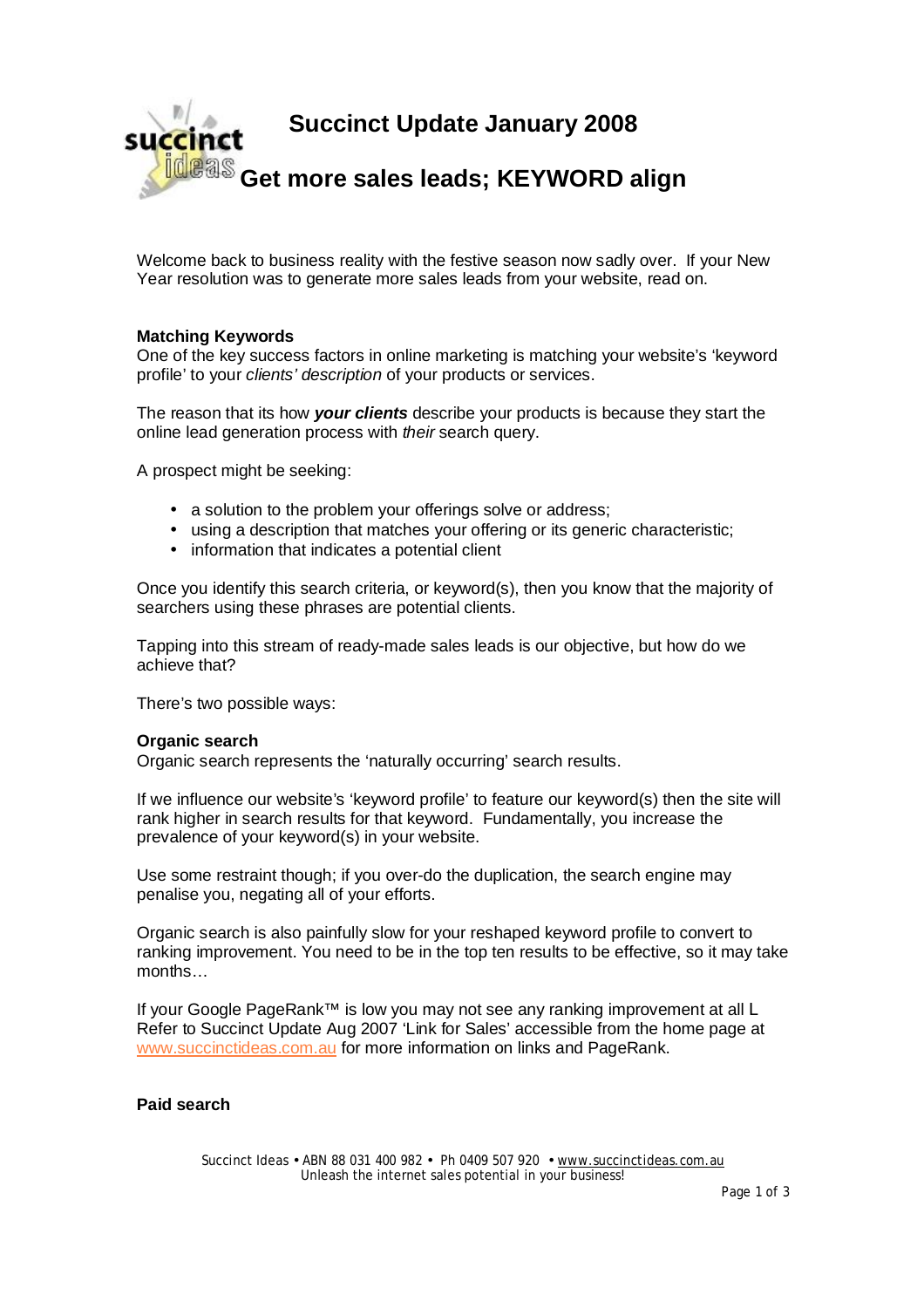

Buying your ranking is not a crass as it might sound. When your PageRank is low, such as with a new or poorly marketed website you don't really have any other options.

Paid search offers immediate, highly targeted exposure with the useful ability to localise advertising to within a state, country or globally.

Google's AdWords is a 'pay per click' paid search where you only pay for clicks or leads to your website. Other search engines also feature paid search but as Google is the dominant search engine globally, and with over 90% of Australian searches it should be your first priority.

The Cost Per Click (CPC) is dictated by keyword competition, not Google. Typical CPC ranges from tens of cents through to dollars, and ads are displayed in bid order – the more you bid the higher your ad is displayed.

There are still some marketplaces that have not fully exploited paid search, and so click prices are reasonable but that is changing as business begins to understand the high value of this lead generation source.

Competition and CPC heats up when the eleven ad slots are filled, with the remaining displaced advertisers now having to bid more to get their ads displayed.

Even with hotly contested keywords the cost per lead can be considerably lower than off-line alternatives such as cold calling, letter box drops, print advertising etc.

AdWords provides a daily budget, so SME's can compete with big business, at least until their daily budget is consumed then their ads automatically turn off until the next day.

Google your own keywords and see the number of 'sponsored links' displayed as an indicator of competition. Read more about AdWords on our website at [www.succinctideas.com.au/marketing/payperclick.asp](http://www.succinctideas.com.au/marketing/payperclick.asp) 

# **Online leads come prequalified**

When online lead generation is operating well, it's like tapping into a sales lead 'stream'.

The most powerful aspect of online lead generation is that you don't have to do the hard sales pitch to convince an unsuspecting soul that they *need* your product, and that they should *buy it now* as you would in a telemarketing cold call.

Online leads have already signalled their interest in your offerings though a search using your keywords. They are even investing their own time and effort to research your products.

It's like they walked into your shop with your brochure in their hand, already primed for a sale. All you need to do is close the sale.

> Succinct Ideas • ABN 88 031 400 982 • Ph 0409 507 920 • [www.succinctideas.com.au](http://www.succinctideas.com.au) Unleash the internet sales potential in your business!